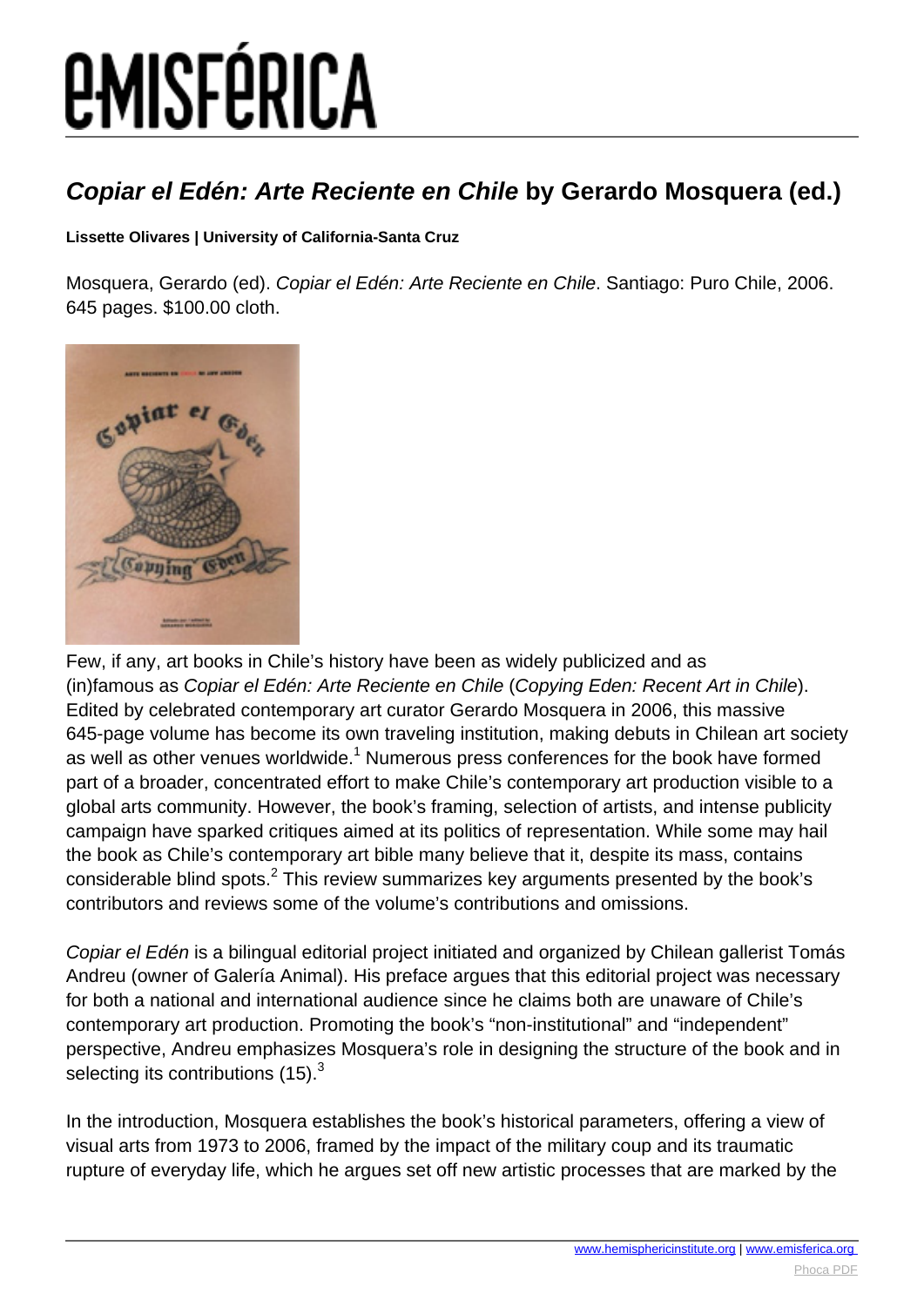# *<u>EMISFÉRICA</u>*

consolidation of postmodern and neo-avant-garde poetics (24). Using the perspective of an informed outsider, Mosquera takes full responsibility for the book's 74 featured artists who were selected using criteria centered around value, rigor, instinct, and the context of the works in their specific, historical moment (24). $^4$  Mosquera emphasizes the book's visual format (with 497 color reproductions), which he places in opposition to the general tendency of Chilean arts publications to privilege what he calls an "excess of text" over reproductions.

Mosquera affirms that Chilean art since the 1970s is "sophisticated, complex, and critical" with generalized characteristics, including an adhesion to conceptualism, an analytic predominance over the visual, and a tendency towards deconstructive practices over direct representations (32). He also focuses on the concept of descalce (awkward fit), a local postmodern mantra frequently used in Chilean arts criticism referring to the uneasy friction between images, representations, and meanings. Mosquera highlights how this concept's reference to imagistic disjuncture is used to trace the movement from original to copy, a trope that is recurrent in his discussion of Chilean art practice.<sup>5</sup> Descalce is also recognized for its capacity to critique the perfection of canonical boundaries, creating a zone of subversive possibility through a dialectic of lack and excess (21).

After a thorough assessment of the analytic strengths in contemporary Chilean art practice, Mosquera bluntly asserts that Chilean art is "a plateau with no peaks—no outstanding individuals, movements or energy," and lacking "drive, spark and daring," comparing it to a "soccer team that plays well but never scores" (33). These harsh critiques seem aimed at dislodging constrictive legacies in Chilean art rhetoric and practice, rather than limiting potentialities. Indeed, Mosquera asserts that this volume foreshadows a new moment of transformation in the local art scene where a maturing and introspective spirit will help to confront the limitations and challenges it has faced in its recent past (23).

Perhaps most illustrative of this renewed spirit is the self-reflexive essay written by Adriana Valdés that explores the history and complexity of the relationship between art and writing since 1973. Valdés associates the intractability and density of the critical language, developed under the dictatorship, with a creative process that eluded censors and that (following Walter Benjamin) sought to be "completely useless for the purposes of fascism" (54). She acknowledges that the influence of this style of writing was so traumatic that its symptoms continue to be felt today (53).<sup>6</sup> Like Valdés, Nelly Richard focuses on the relationship of arts criticism to artistic production, giving a socio-historical account of the Escena de Avanzada, an umbrella term used to identify an interdisciplinary group of artists and theorists that sought to rearticulate the relationship between art and politics without the ideological subordination of art to politics (114). She laments that while the Avanzada's legacy led to discursive density surrounding contemporary art works, radical intervention is no longer present (119).

María Berríos focuses on the lack of a Chilean art market and artists' dependence on the state, university, and private institutions to survive, arguing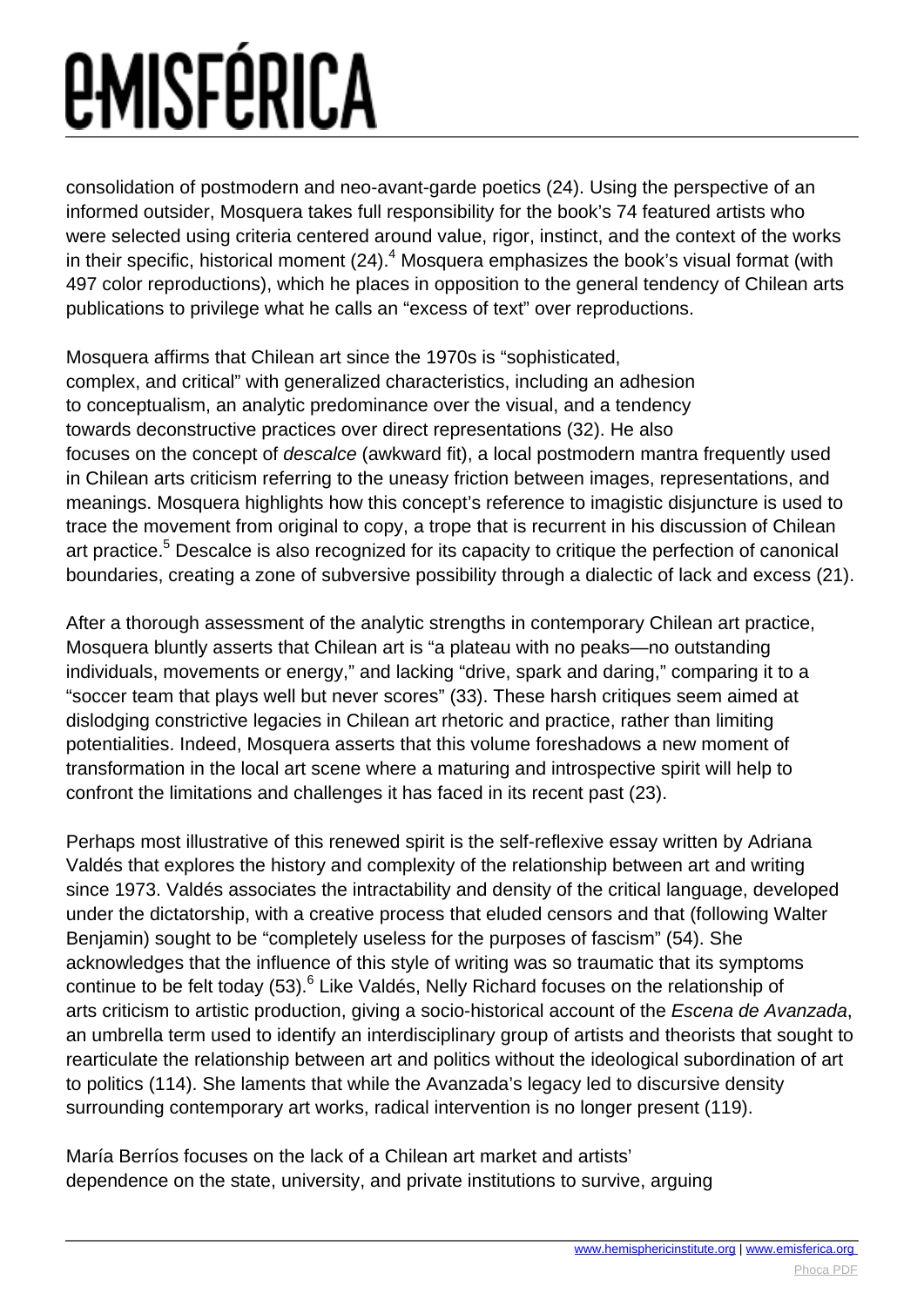# *<u>EMISFÉRICA</u>*

convincingly that artists are limited by the fondartización of their practices (96).<sup>7</sup> Justo Pastor Mellado explores the art scene of the 1990s, comprised of a generation he sees primarily influenced by their accessibility to travel and their need to move beyond a rhetoric of neo-victimhood. He argues that this group of artists has been unfairly reduced to postmodern analytic frameworks, and instead characterizes their production as extra-national and anti-narrative (140). $^8$  Catalina Mena explores the plight of young artists and argues that performativity (and not performance art) is predominant in Chilean contemporary art, as is appropriation, which, despite its prevalence, she sees as potentially subversive (156). $^9$  Mena's questionnaire is especially revealing as it provides young artists' reflections on the dilemmas facing the Chilean art community. The last section of the book, compiled by Josefina de la Maza and Catalina Valdés, features a thought-provoking and interdisciplinary sampling of citations from influential Chilean contemporary art sources. The bibliographic compilation includes numerous historically relevant magazines, books, and artist catalogs, but many sources tend to be repetitive since the diversity of authors is limited.

Copiar el Eden offers neophytes an entry point to contemporary Chilean art. Its contributors use the book as a platform to reflect upon their own roles in shaping the Chilean art scene while also historicizing important political and social contexts. The most developed analytic emphasis remains on artistic production during the military dictatorship with less specific information about Chile's youngest generation of artists. Importantly, the essays offer conflicted, rather than consensual, assessments of contemporary art production in Chile.

Nonetheless, the collection contains significant analytic gaps, lacks a discussion of feminist art, and offers minimal information about intersectional issues including gender, class, race, and ethnicity.<sup>10</sup> While almost all the contributors discuss the academization of art, there is little mention of the inequalities in resources and opportunities that leave 62 percent of Chile's population without access to university education, nor is there systematic attention paid to artists who work outside of academic institutions. Another unfortunate editorial decision was to organize artists alphabetically, leading to a contiguous juxtaposition of radically different works, obfuscating important generational and historical shifts in aesthetic production. Ultimately, the greatest detraction of this volume is precisely the authority it commands. While Mosquera and his team were surely rigorous with the sources they consulted, many informed insiders and outsiders working with contemporary Chilean art would agree that there are critical and historically contingent artists that were excluded from the volume. Therefore, while the book does provide a diverse array of contemporary Chilean artists (mainly from Santiago), its omissions leave substantial work for future scholarship.

**Lissette Olivares** is a Jacob K. Javits fellow in the History of Consciousness Department at the University of California-Santa Cruz where she is finishing a dissertation on the "repertoires of resistance" staged by members of Chile's '80s generation. She is the co-founder and director of the Museum and Curatorial Studies Faculty Research Cluster and The Skin Laboratory. An alumna of the Whitney Museum's Independent Study Program,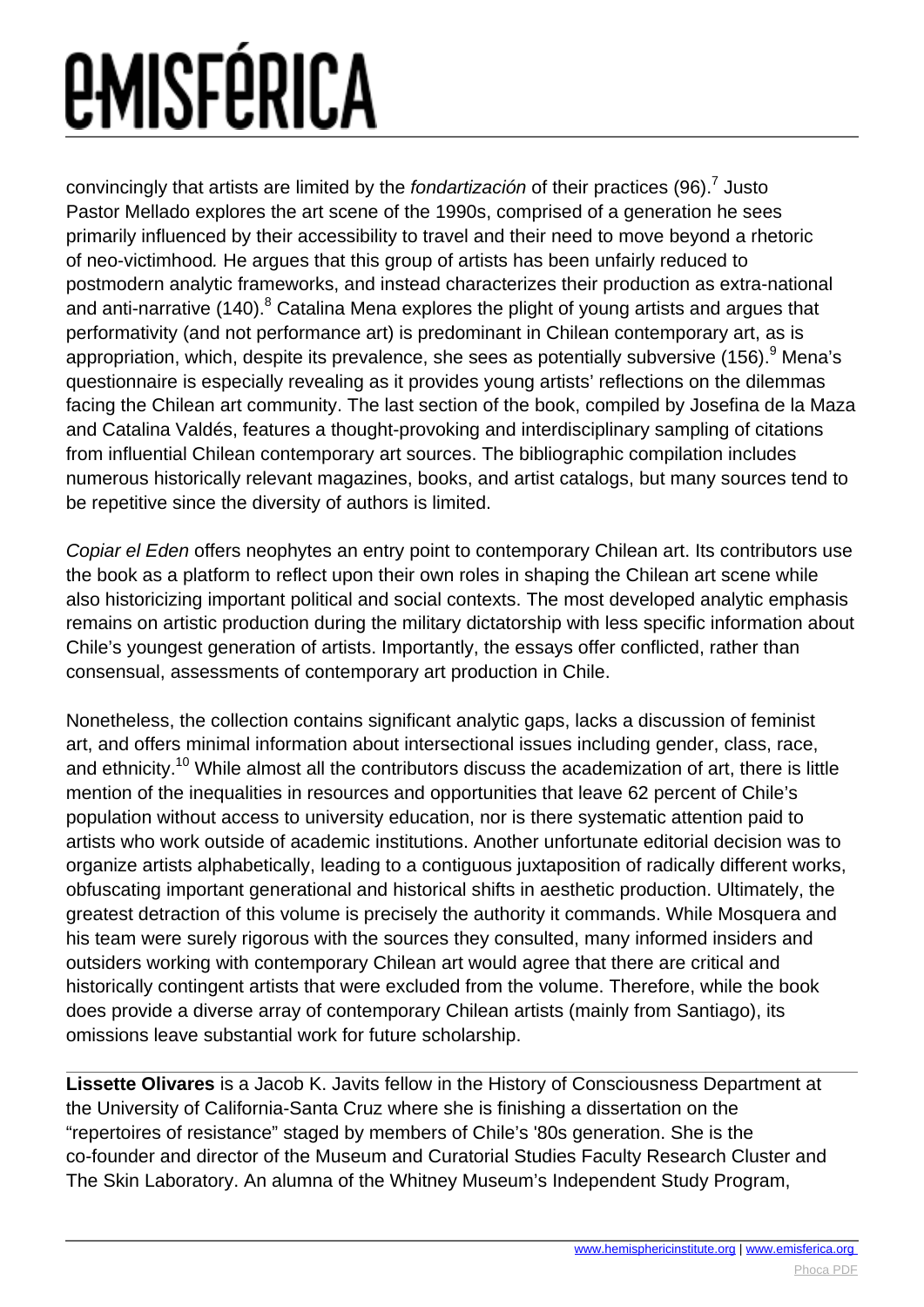# *<u>EMISFÉRICA</u>*

she specializes in contemporary art and visual culture with an emphasis in new media and performance. In 2006 she was an invited curator in Chile's First Performance Biennial. She is currently editing a volume about the Chilean performance collective Las Yeguas del Apocalipsis. Beginning in Fall of 2010, Lissette will be hosted by NYU's Gallatin School of Individualized Study where she will teach interdisciplinary courses on aesthetics and politics.

#### **Notes**

<sup>1</sup> Between 2006 and 2009, this volume was presented at the Museum of Modern Art, São Paolo, MALBA, King Juan Carlos Center, NYU, Museo del Barrio, Tate Modern, and most recently at the Venice Biennial.

<sup>2</sup> Gerardo Mosquera. 2009. "Copiar el edén: la biblia del arte chileno." In *Arte al Día* (Accessed on March 01, 2010). For a discussion of the anxiety caused by Mosquera's publication in Chile, see: Pablo Holguera. 2006. ["School of Panamerican Unrest."](http://www.panamericanismo.org/updates.php?start=4) (Accessed on 15 July 2008).

 $^3$  Galería Animal is a commercial gallery located in Vitacura (an upper class neighborhood in Santiago). Many critics have questioned whether Galería Animal's commercial interests played a role in the selection of artists for this volume, thus Andreu's emphasis on its "independent" selection process.

<sup>4</sup> Unfortunately "value," as understood by Mosquera, is never fully described nor unpacked.

<sup>5</sup> Allusions to the importance of the copy in contemporary Chilean art are prevalent throughout the book, from the title, "Copying Eden," to its cover design, which features a tattooed reproduction of this title on the skin of a young woman. Mosquera explains that the title is paraphrased from the national anthem, and is curious because it frames Chile as a felicitous copy of paradise, rather than as Eden itself. He argues that the title, like a copy, can be read as a "proud pleasure in coming in second" (33).

 $^6$  Valdés argues that curator Justo Pastor Mellado's writing style is exemplary of these lingering "symptoms" (54). A. Valdés. "Servants to the Word: Art and Writing in Chile." in Copiar el Eden: Arte Reciente en Chile. pp 50-61.

 $7$  Fondart is Chile's only state-funded arts grant program and has come under attack for its formulaic and bureaucratized funding parameters. Many artists are critical of its selection criteria since its format encourages university affiliation and academic proposals. See Mena's essay in Copiar el Eden.

 $8$  While it is true that many artists from this generation are heavily influenced by globalization, Mellado's account naturalizes tourism as the primary lens available for mediating transnational perspectives. The trouble with this assumption is that it fails to account for socio-economic differences that limit equal access to the tourist industry. It is also important to emphasize that